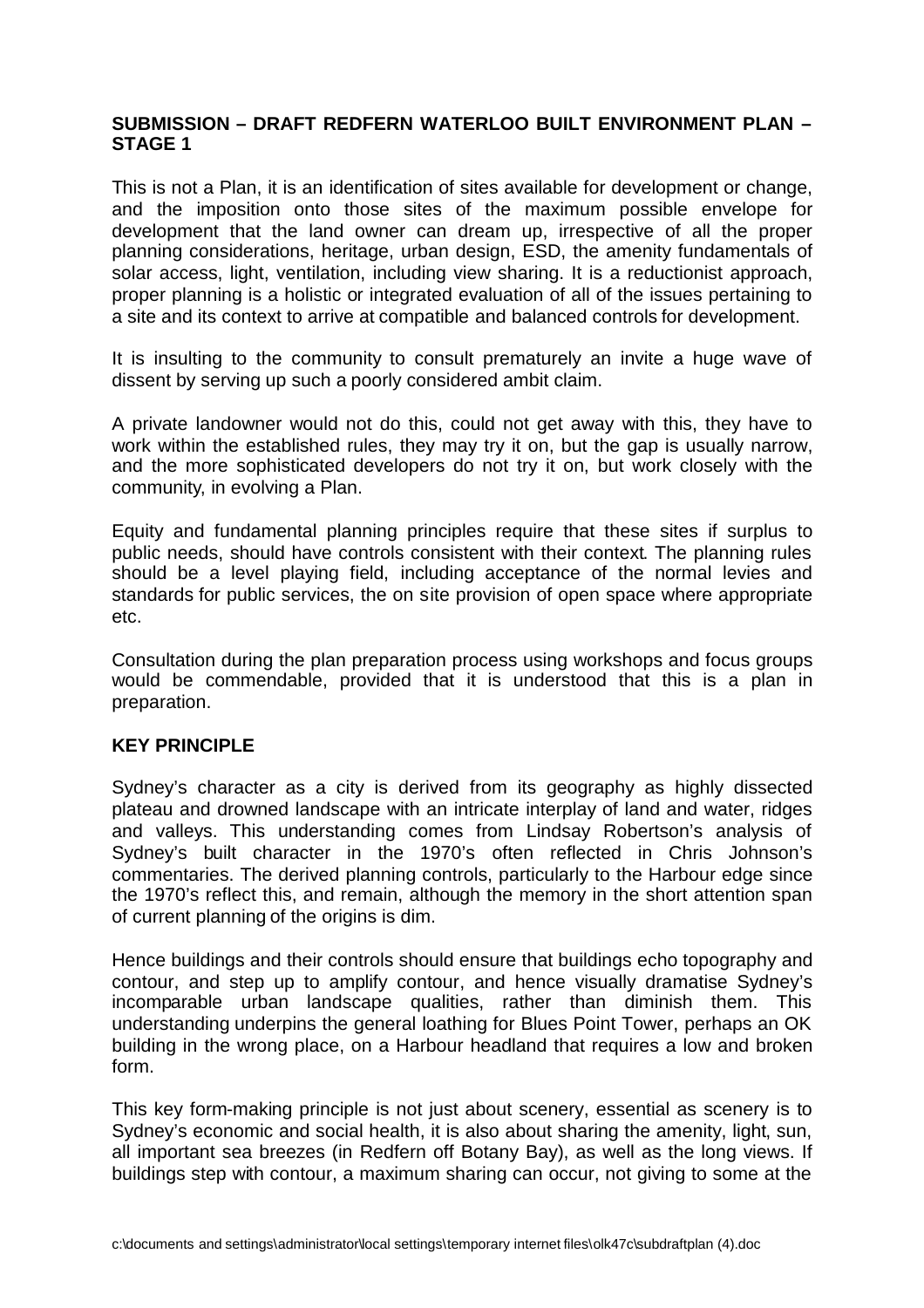expense of the many. While this is understood to the Harbour and the coastline, it can be all too easily eroded for the 'less salubrious' former industrial valleys, and flatlands of southern Sydney. But vast numbers of people enjoy these long vistas from both public streets and from buildings on the rising land to the edges. Newtown ridge provided prime sites for Colonial villas sited to view to Botany Bay and the Eastern Suburbs ridge; views now enjoyed by many more people. For example the wonderful vista down Forbes Street Newtown will be slam dunked into a ten storey building. Likewise the view from our veranda on the corner of Queen & Wilson currently to the Eastern Suburbs ridge will the wiped. Conversely the public prospect of our landmark building from across North Eveleigh will go.

The assumption in the Plan that a thin edge of lower buildings purported to be compatible with the existing fabric can then allow for much higher buildings behind is fundamentally flawed – particularly for any buildings in the valleys.

It would be wrong to assume the central City violates this principle; the central city is the most dramatic example of it, following as it does a long north/south ridge. This of course peters out at Redfern and may be a rationale for some step up in height and density, if Redfern was integral to the City. But it is not, it is currently about 1km from Central Station, which is the current southern extremity. If growth of the central spine can be justified, then building a new urban precinct across the railway yards south of Central is the obvious way to go, not to pretend that Redfern is a natural extension, in order to violate its own particular flavour.

**Fallacy –** linked to this key principle and a fallacious assumption underpinning this Plan is the notion that height and density are linked – they are not. Some of the densest places on earth are low rise, including both European and Asian examples. High rise cities, are not necessarily dense. Increasing height also requires increasing separation for light/sun/ventilation/common space/roads etc Height in Sydney is often a rationalisation for capturing views at everyone else's expense, as with the Horizon Tower hovering over low-rise Darlinghurst.

## **THE PLANNING FRAMEWORK**

The sites now up for development or change (that is not in dispute – there is scope for change) are all embedded in densely built up inner suburbs, primarily nineteenth century fabric. As these are precious, rare, highly valued, and valuable assets, virtually the whole area is in Conservation Areas. This means almost everything in these areas is contributory to the heritage and these values should be conserved. This also means any new inserts be compatible – largely meaning compatible in scale and character with these places. The current controls reflect this intent, of protecting and enhancing these places, not changing them to something else.

Consequently the dominant zoning is Residential – Medium Density with a net FSR limit of 1:1, wall height limits of 6m (with a further 3m for rooms within a roof form). These are the controls applicable to most of the areas identified for change, including North Eveleigh, the former Rachel Forster Hospital, the former Redfern Court House and Police Station, the former Redfern Public School, and the Eveleigh Street precinct. Any variations from the existing controls need to be justified in terms of protection of their scale and character, and shared amenity and ESD including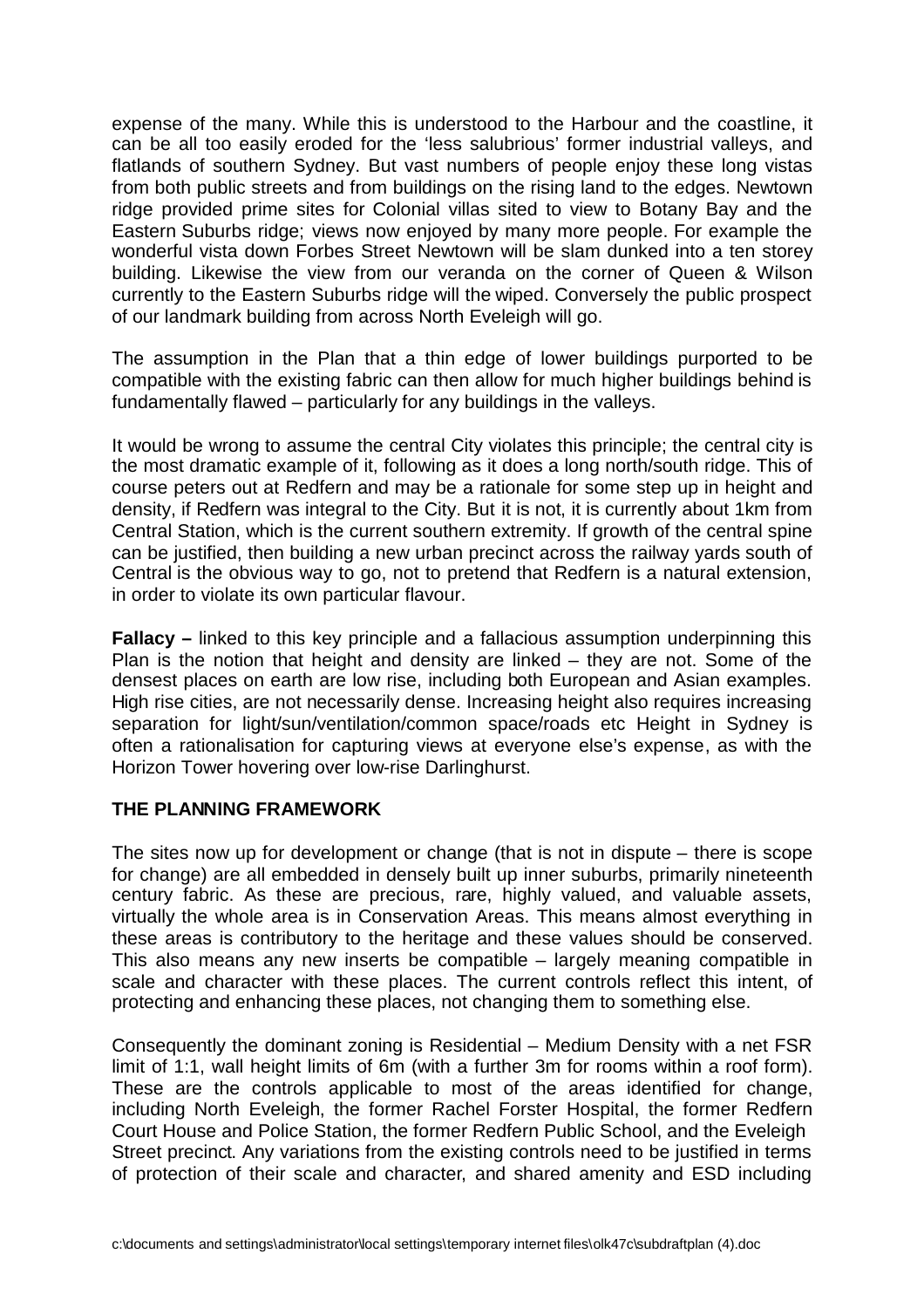BASIX compliance. Some areas, being principally the commercial precinct abutting Redfern Station, and the Cleveland Street side of the Eveleigh Street precinct, have a bigger scale and higher density reflected in the controls for the Mixed Use zones with FSRs between 1. 5:1 and 2:1 and wall heights of between 9 -12m. This is reflected in recent development which is between 3 – 5 stories, usually with top level cut back to reduce the effective bulk and impacts. This approach also makes them more compatible with the remaining Victorian commercial buildings, which are principally two storied.

Similar controls are applicable the ATP area, allowing for denser development than the norm, and somewhat higher building (not more than 5 stories), and hence a reasonable compatibility in scale and character with the context and conserving the shared amenity. Similar controls also apply to the large development zones such as Green Square and Victoria Park, but with bonusing for the provision of public services/infrastructure, but principally a generous new parklands and public domain. However the generous public domain in these development areas is a trade off for the much higher buildings than are compatible with the RWA. The ATP also has a generous public domain and open space which is not achievable with the blanket FSRs proposed.

## **NET & GROSS FSR**

The major fudge in this Plan is the use of gross FSR's that make them more palatable set against the existing – they are still higher. The existing controls apply to net site areas taking out the roads, open space etc. In examples such as North Eveleigh where the very considerable site constraints, including heritage, heritage curtilages, open space, roads, and setbacks, from the abutting residential means that the net FSR is likely to be about double the gross figure – demonstrating the inappropriateness of what is proposed – way out of line. It is absurd in this tight fine grained context to propose heights and densities exceeding Green Square and Victoria Park, where there is evident scope for higher buildings in conjunction with a much more generous public infrastructure.

# **OPEN SPACE**

Redfern has long been recognised as the most deficient inner suburb in terms of open space, about 5m<sup>2</sup>/capita. This compares with a norm of about 10m<sup>2</sup>/capita in most of the suburbs abutting the central City – and hence the standard adopted for open space in Pyrmont Ultimo. (We assume that Victoria Park and Green Square would have similar provision). It is not only essential that this low rate be sustained, but that the provision be improved where public land is available, to rectify the acknowledged deficiency. The City's levies and those of the adjoining Councils, reflect this aim. For example in the suburbs making up Leichhardt LGA, including its former suburb, Glebe, the open space provision is  $22m^2/c$ apita.

It is difficult to see that lifting Redfern out of its alleged multiple deprivation and social malaise, will be achieved by a massive increase in the height and density, and no increase in the public infrastructure. The pretence that this Plan is somehow good for Redfern is breathtaking hypocrisy.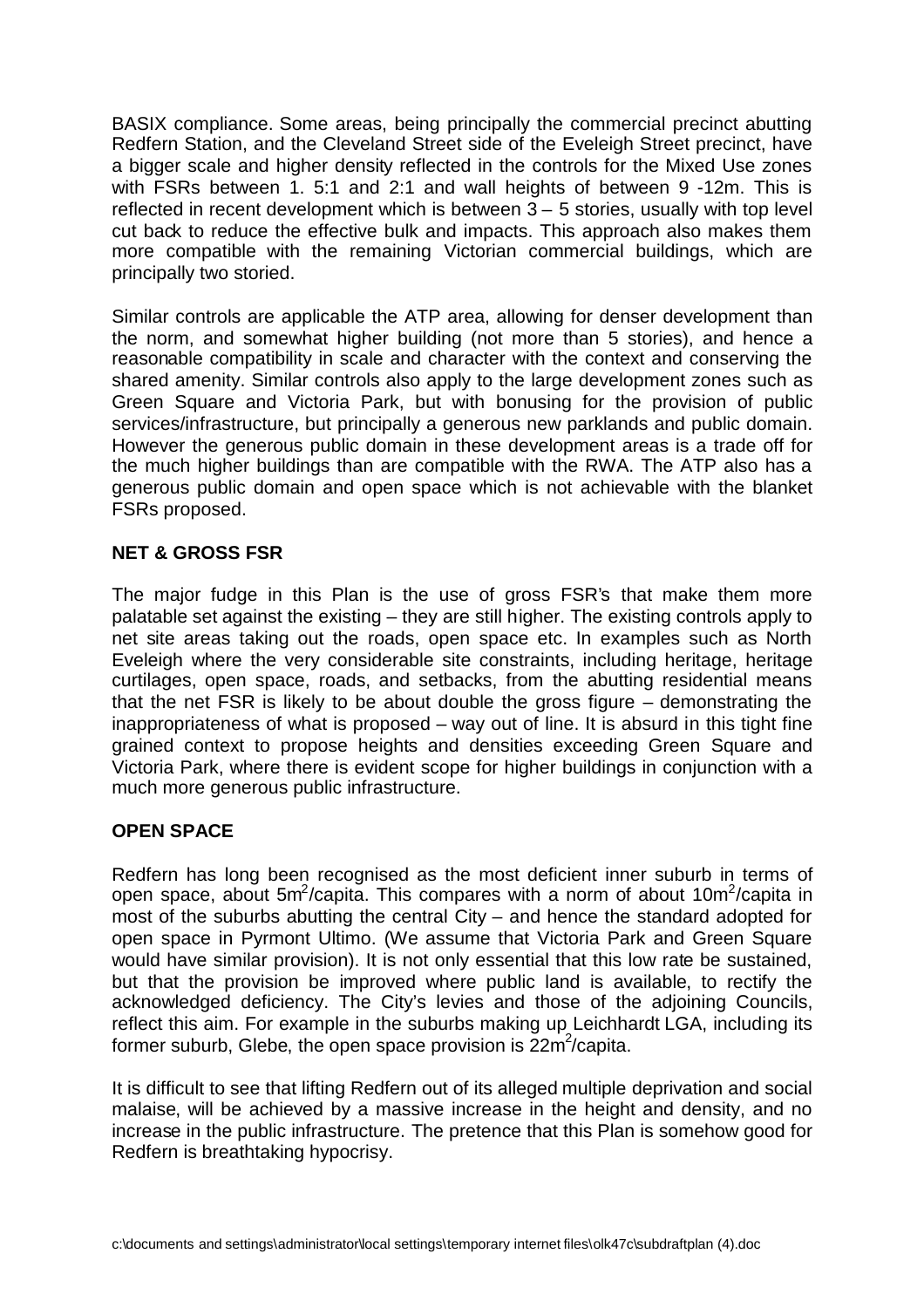**SITES** - We now comment on some of the site specifics.

**NORTH EVELEIGH –** this is the third 'Plan' produced for this precinct. The second plan came closest to meeting the community/Council issues, but was still expecting too much, giving too little, and making inadequate commitments to the provision of infrastructure, including the north/south pedestrian cycle connection to the APT, as part of addressing the divide between two communities Darlington/Newtown and Alexandria. The Council's evaluation of the second Master Plan provides the best starting point towards an acceptable plan for this precinct, not the current Plan.

**Heritage –** the whole is heritage, a complete railway history is represented here, central to the development of Australia, and the most complete such complex in the southern hemisphere. There is scope for conservation and adaptive re-use of the whole, a World Heritage Site nomination would be appropriate, with substantial cultural and economic spin-offs. Decisions to date have been encouraging, the sensitive adaptation for the ATP, and the arts complex in train. However substantial elements of agreed State significance are now proposed to be demolished. These include the Blacksmith's shop along Wilson Street – unnecessary as it provides a reasonable envelope for adaptive re-use to a variety of work spaces. The east and west traverses are included in the development zones – even though these are required to understand the functioning of the complex, are rare heritage, and are also essential curtilage to the buildings. The paint store and abutting carriage sheds are also in the development zone, with floorspace and height controls that will ensure that they go. Their conservation is essential to the heritage. Being substantial buildings they also have potential for ongoing life. The timber store, also a fine building and component of the complex, was to remain for community use within a new park – now in jeopardy. The rail fan is also slated to be developed. A proper study of the curtilage constraints and the essentials for interpretation of the whole complex would establish a more realistic framework for development. This work has been done, it is just janored with this Plan.

**Urban Design –** the whole site is a Heritage Item. The site abuts several Conservation Areas where the scale is principally two storied sometimes with attic storeys within the roof. The abutting part of Macdonaldtown is mostly single storey, and sits lower than this site. The Plan suggests four storeys to the edge is compatible with this, with ten storeys behind. Given the long vistas from all directions and rising land to the north, the full ten storeys will be visible. The argument for four storeys is that the site being lower than Wilson Street. But it is not two storeys lower, and any lower floors would have poor amenity unless setback. Setbacks are precluded by the access road and the workshop complex. Built-form needs to respect the topography and the scale of the railway buildings, and to be uniformly low and horizontal in character. They also have to be within existing ridge heights to sustain the prospect out from private properties and the cross streets. The last Master Plan at least played lip service to this requirement. The character of Wilson Street is it being low and open on the southern side – that character should be conserved. Applying the existing controls within the Conservation Areas to this site, would still give ample scope for development, and a much more liveable new precinct. The same rules should apply.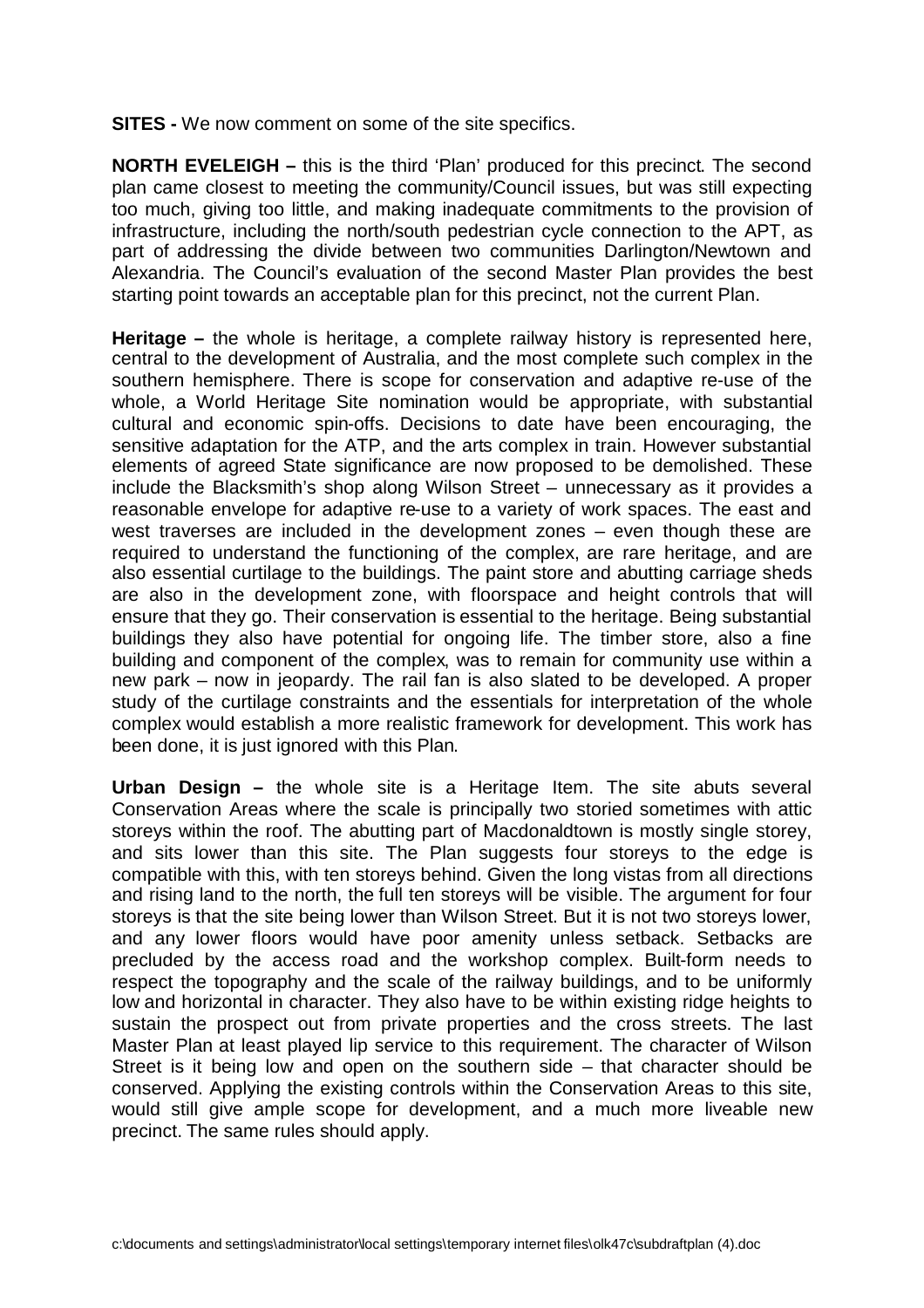**Open Space –** the previous Master Plan provided a useful framework of open space with linkages through the site. Given the proposed high density this did not sustain the current provision rate, let alone address the deficiency. Newtown/Darlington is also very deficient. But, reducing the density would make for reasonable provision. The current Plan puts this and most of the key issues on hold.

**Amenity/Environmental –** respecting the existing scale also serves to protect the existing amenity in terms of light/sun/ventilation and view sharing, and providing a similar amenity and public infrastructure to the new users.

**SOUTH EVELEIGH –** the framework for the APT precinct is already well established, with a generous and attractive public domain. The scale and character is also well established referencing to the generally low scale of the existing complex and the medium density housing in the Mixed Use Zones on the Redfern side – generally three to five storeys, but with five being exceptional, and with the upper storey cut wall back to reduce the apparent bulk. The Plan violates this with buildings stepping up to twelve storeys, as if lower buildings to the edges make higher buildings behind acceptable. Breaking these norms will be discernible, and will destroy the cohesion of this precinct, and seriously compromise the heritage precinct. They will also compromise the shared amenity and the microclimate given the valley situation. They will also block substantial shared view lines, particularly north/south across the former yards. It is essential for all of these reasons to respect the existing scale. This is particularly questionable when the expected FSR for the site of 2:1 can be achieved within the existing scale. The higher FSR of 2.5:1 on part G is also questionable, as this site is very compromised by its configuration, its proximity to the railways, and poor accessibility.

**EVELEIGH STREET PRECINCT –** the Pemulwey Project of the Aboriginal Housing Corporation has evolved through a very long process of consultation with the community and is endorsed as the basis for development in this area. A step in scale towards Cleveland Street is reasonable given the prevailing scale and character, and the warehouse character of Chippendale to the north. Compatibility with the scale and character of the Conservation Area is still essential, conserving contributory heritage. The proposed controls provide a substantial incentive for comprehensive redevelopment. Comprehensive redevelopment has no place in a Conservation Area.

**REDFERN RAILWAY STATION, GIBBONS & REGENT STREET –** this part of central Redfern has a more urban quality than the remainder reflecting the commercial hub, reinforced by the Mix Use Zone and newer  $4 - 5$  storey apartment buildings. This is the maximum scale compatible with conservation of the historic core along Regent Street. Higher buildings are not compatible, and will seriously impact on the amenity of the many new apartment buildings in this area. It is not appropriate to appeal to the TNT towers to allow high rise buildings. The towers are an aberration from the era of slum clearance, when the inner suburbs were considered detritus from the past The notion that Redfern is an outstation from the central City, is a nonsense.

The existing and long enjoyed open space and landscape curtilage to the Water Tower Building must be conserved as essential to needs of this very congested area.